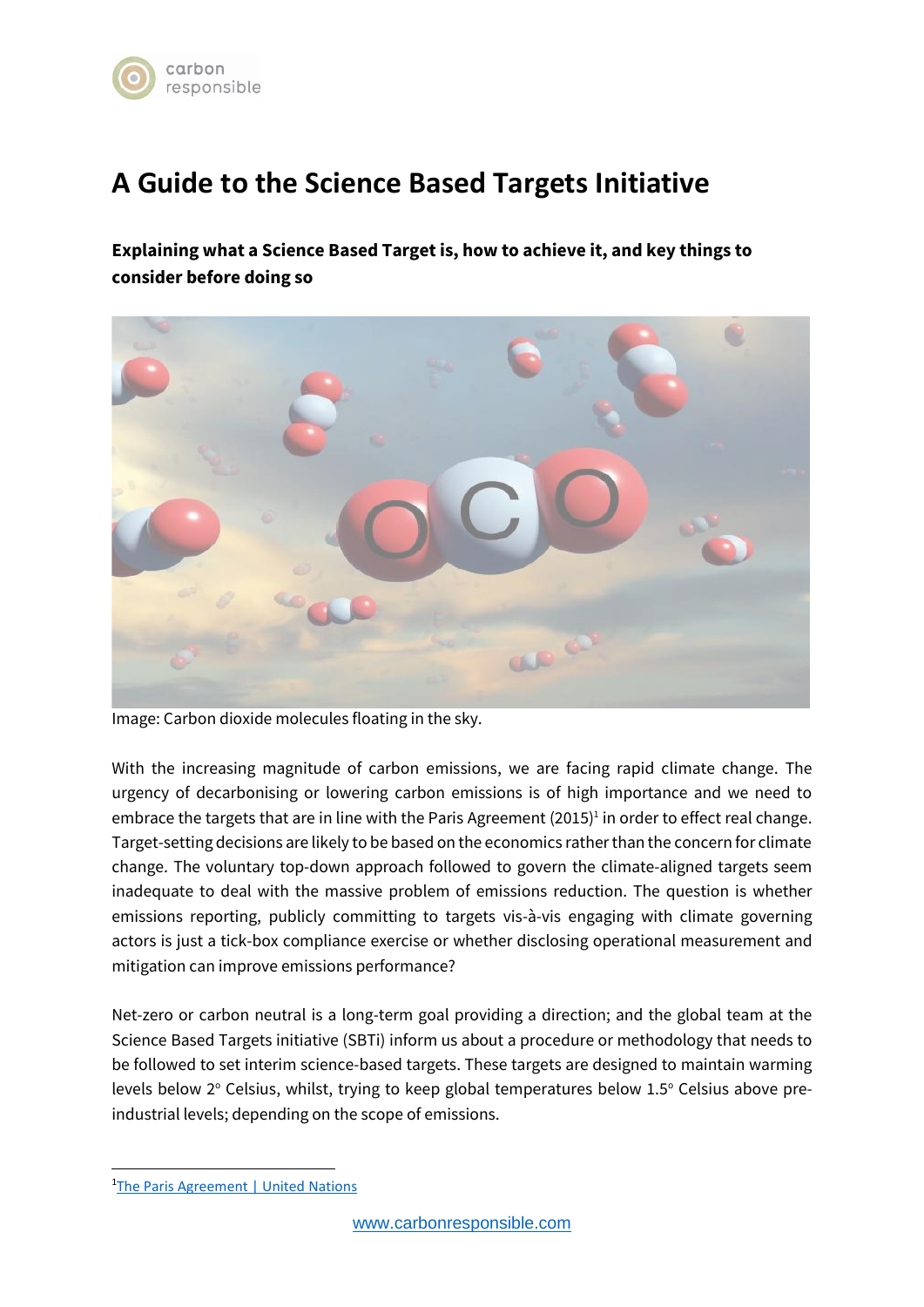

## **What is the SBTi?**

SBTi is a team comprising of members from different organizations - Carbon Disclosure Project (CDP), UN Global Compact, World Wide Fund (WWF), and World Resources Institute (WRI). The initiative promotes sustainable, socially responsible policies, and research on global issues highlighting the importance of measuring, reporting and reducing the greenhouse gas (GHG) emissions.

The aim of SBTi is to verify and validate the targets set by a company with the purpose of reducing carbon emissions. It provides us with a set criterion which a company or business needs to follow while recognising the emission sources, and furthermore, setting up the targets.

In addition to complying to the criterion, the company needs to consider the GHG protocol standard, scope 2 guidance, and corporate value chain (scope 3) accounting and reporting standard. SBTi specifies certain methods to set Science-based targets (SBTs) – absolute contraction approach (ACA) and the intensity-based sectoral decarbonization approach (SDA). When opting for the absolute contraction approach based targets the directive is - by the target year the company needs to contract the absolute emissions by a certain percentage relative to the base year.However, when using this approach, all companies need to reduce GHG emissions at the same rate regardless of the initial emissions performance. In case of having set the intensity or SDA based targets, the reduction of emissions is based on the business specific metric – typically related to the company's production output, revenue or number of employees. Currently, SBTi does not offer SDA for targets aligned with 1.5° Celsius.

## **What method should be adopted for target-setting?**

ACA based targets are broadly applicable to most sectors, whereas the SDA could be adopted only by a few of homogenous sectors. Currently, SBTs for the power sectors can be set aligned to the 1.5° goal. Certain sectors still need to be guided and assigned dedicated methods; sector-specific guidance for companies in land, forest, agriculture, among others is still under development<sup>2</sup>.

## **What are the criteria for setting an SBT?<sup>3</sup>**

Any SBT that a company set must cover all greenhouse gases (GHGs) required by the GHG Protocol Corporate Standard and it is recommended that the targets relate to the emissions generated by the parent company or at a group level, not at a subsidiary level. The SBT must cover all companywide Scope 1 and 2 emissions. Scope 1 and 2 emissions falling below a 5% materiality threshold may be excluded for targets. If a company's Scope 3 emissions aggregate to more than 40% of total

<sup>2</sup> [Getting Started with Science Based Targets V2.0](https://sciencebasedtargets.org/resources/files/SBTi-How-To-Guide.pdf)

<sup>3</sup> <https://sciencebasedtargets.org/resources/files/SBTi-criteria.pdf>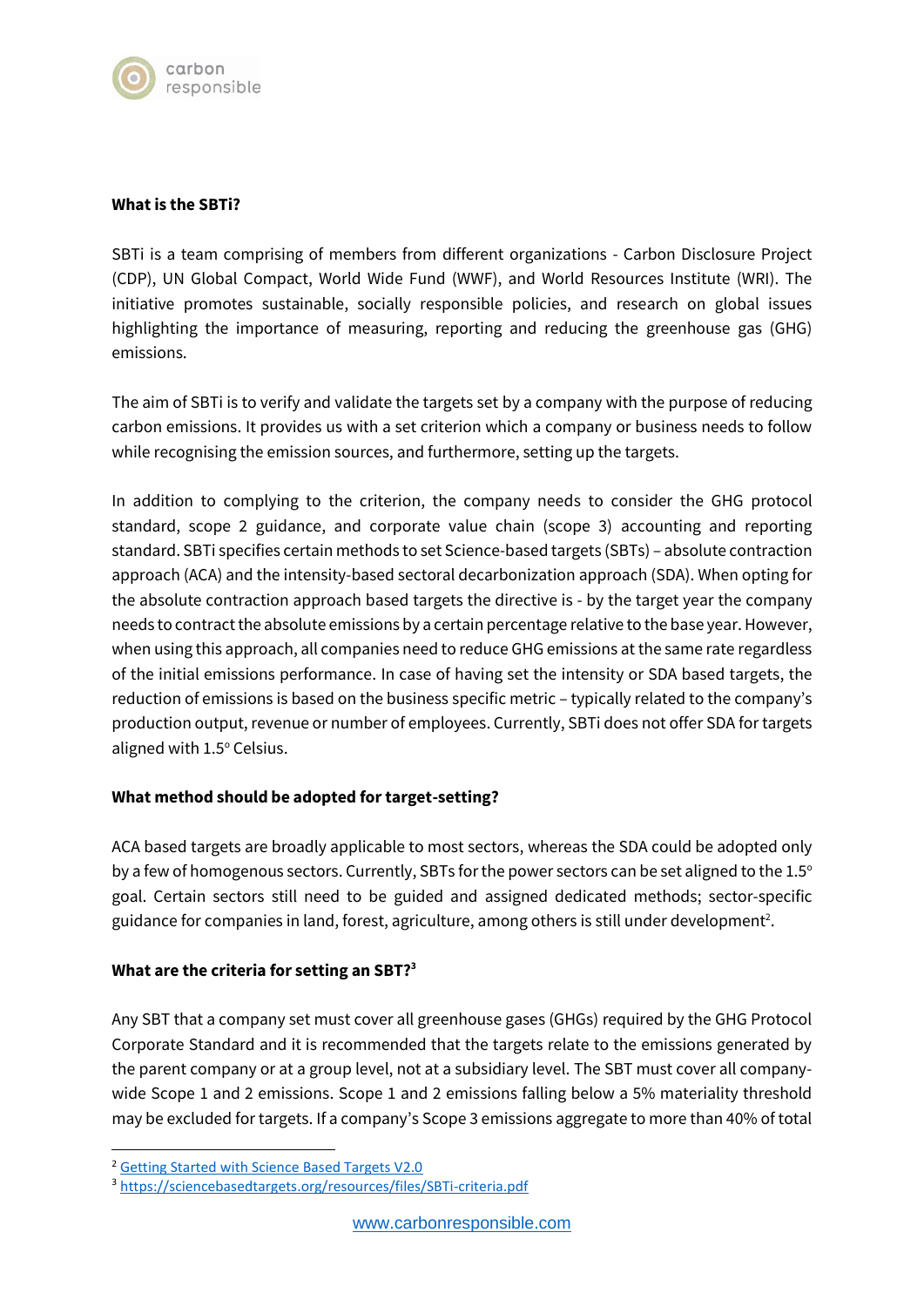

emissions, then they are also required to set Scope 3 targets. These Scope 3 near-term target must be set that collectively cover 2/3rds of total Scope 3 emissions.

It is important for companies to note that the targets must cover at least a span of 5 years and up to 10 years from the date of targets being submitted to SBTi. Targets submitted are to be met without any use of the offsets.

At a minimum, the targets must be aligned with net-zero emissions by 2050 and Scope 1 and 2 emissions must align with the level of decarbonization required to keep global temperature increase to 1.5°C compared to pre-industrial temperatures. At a minimum, near-term scope 3 targets must be aligned with decarbonisation methods required to keep global temperature increase below 2°C compared to pre-industrial temperatures. Intensity targets must be modelled using an approved 1.5°C sector pathway relevant to the companies' business activities. A company's suppliers/customers must also be encouraged to adopt SBTs in order to reduce upstream and downstream emissions.

Consistent with the 1.5° Celsius threshold, one of the criterions of SBTi is that 80 % (or more) of electricity must be obtained from renewable sources in the target year and 100% by 2030. Sector specific guidance is available from the SBTi, these mandate specific reporting and reduction targets relevant to each sector. Further details can be found here: Getting Started with Science [Based Targets V2.0.](https://sciencebasedtargets.org/resources/files/SBTi-How-To-Guide.pdf)

Once targets have been approved, the company must announce their target publicly on the SBTi website within 6 months of the approval date. Any company committed to the SBTi must publicly report their annual company wide GHG emissions profile, alongside publishing reduction targets. Targets must be reviewed and revalidated at least every 5 years to ensure best practice and relevance. The SBTi recommends that targets are internally reviewed and validated to ensure a company remains aligned to their net-zero goal.

# **Eligibility to join SBTi**

All businesses and sector specific organizations that fall in the category of highest emitting sectors are encouraged to join the initiative and set a science-based target. SBTi has now introduced a new SME route for smaller companies; non-subsidiary, independent company with fewer than 500 employees to take account of their emissions across the value chains. The SME can bypass the initial stage of committing to set a science-based target and the standard target validation process. SBTi does not require SMEs to set targets for their scope 3 emissions; however, SMEs must commit to measure and reduce their scope 3 emissions.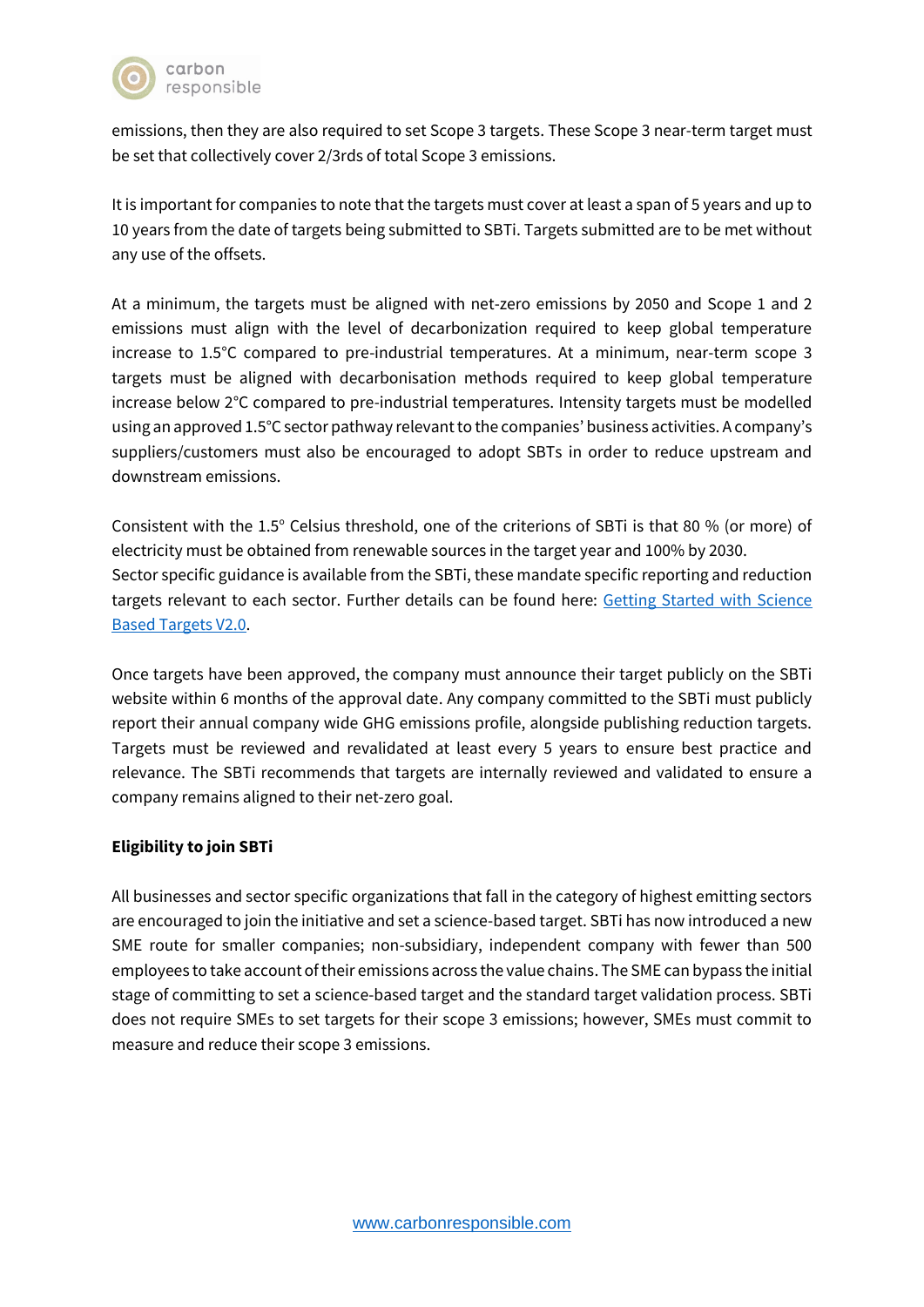

## The following steps are to be followed to start working with SBTi:



After sending a commitment letter, companies have 24 months to submit targets for validation and publication by SBTi.

## **Why join SBTi?**

- Boost investor confidence
- Gain financial control
- Future-proof growth
- Enhances corporate reputation and relationship with investors
- Increases visibility amongst investors
- Prepare for the shifts in public policy and guidelines
- Promote innovation and competitiveness while also demonstrating concrete sustainability commitments to increasingly-conscious consumers.

## **Could SBTi be serving as a platform for greenwashing?**

On a scientific basis the target of  $1.5^{\circ}$  Celsius has been regarded as potentially outdated, not all countries are able to abide by this agreement. With the current trend followed by industries and policies adopted, it is hard to say if it is practically feasible to achieve this target. After the Paris Agreement, huge capital has been flowing into the sustainable investment funds and the climatetransition aligned businesses. Corporate Climate Initiatives (CCI) like the CDP have been used by companies previously for disclosing their environmental data, however, the reporting has not led to any improvement in their carbon performance. SBTi, another CCI that has made inroads into the public climate governance requires absolute or intensity targets set for the scope 1 and 2 emissions in line with the  $1.5^{\circ}$  goal.

Sustainably minded investors and regulators should pay close attention to the operational improvements and not just the climate talks since it is a high possibility of that the corporate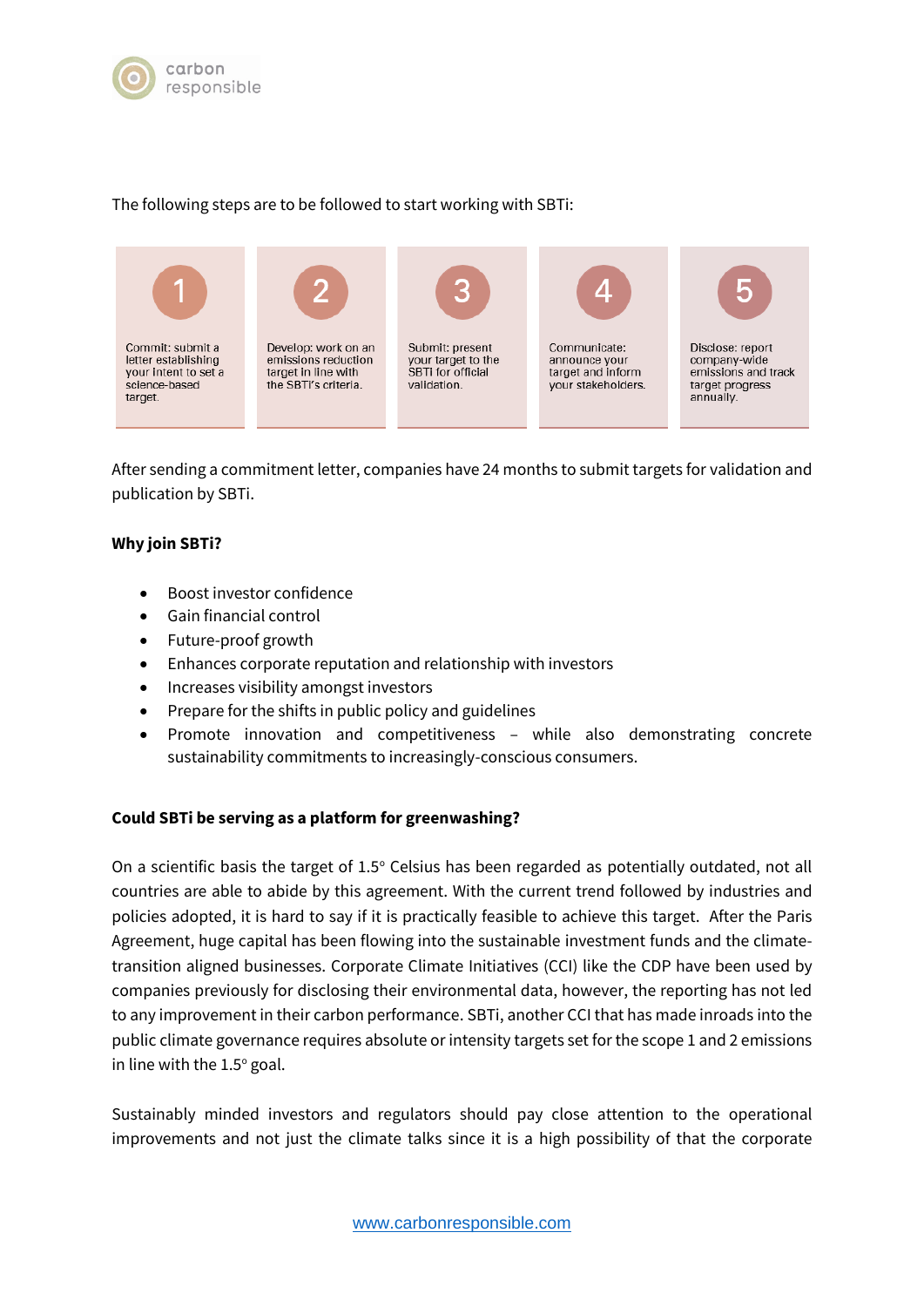

environmental groups that have been tasked to track the commitments are just concealing the poor performance of emissions and are camouflaging company's non-climate aligned behaviour.

## **Carbon Responsible support to companies applying for the SBTi**

Carbon responsible help in monitoring, measuring, and evaluating the carbon emissions in addition to setting up targets for reduction of the same.

The services include all aspects of carbon measurement and management. From initial measurement to profile analysis, target setting and data capability improvements, Carbon Responsible provides support and governance frameworks to support company's robust and successful measurement and reduction programmes. The company has developed considerable expertise in the broad and complex area of Scope 3, indirect emissions analysis, including both upstream and downstream impacts. In addition to supply chain, product, and lifecycle analysis it provides bespoke and sector specific emission reduction strategies.

One shortcoming of the SBTi is that the SDA's method lacks the attention to nations "common but differentiated responsibilities". SDA assumes that all companies of a given sector have similar average value chain and emission intensities. This could lead to SBTs that are conflicting with the national commitments to the Paris agreement. Target-setting methods, accounting practices for current emissions, insufficient transparency and SBT governance may lead to insufficient emission reductions collectively.

Carbon Responsible provides relevant value-based solutions to the risks, challenges and opportunities driven by the climate change. The company operates its own extensive databases, API and front-end reporting tools to support business from small SMEs to global businesses. Its current and recent clients include UK PLCs, fast growing companies, investment firms, private equity funds and consultancies. Its specialist focus on carbon emissions enables it to deliver best practice in this complex and growing area and to support the wider ESG strategy objectives of its clients. Bespoke targets would be set by Carbon Responsible using no proxy data and that would help in setting right targets which could be verified with the SBTi.

Carbon Responsible can advise its clients on carbon offsetting but does not sell or broke these products to its clients in view of the risk attached to their use and the limited value they will have in meeting globally agreed 2050 Net Zero targets. The company uses carbon financial risk models and input cost of carbon to support cost effective reduction activity as a priority.

Although lower rates of adoption of SBT by high emitting sectors and SMEs of the low- and middleincome countries pose a barrier for mainstreaming the SBTi, presently more than 2000 companies and financial institutions across 50 sectors have set up their targets with them.

It is debatable, whether voluntary adoption of SBTs will drive the public climate policy and the nationally determined targets or not. The global allowable emissions, SBTs, accounting of scope 3